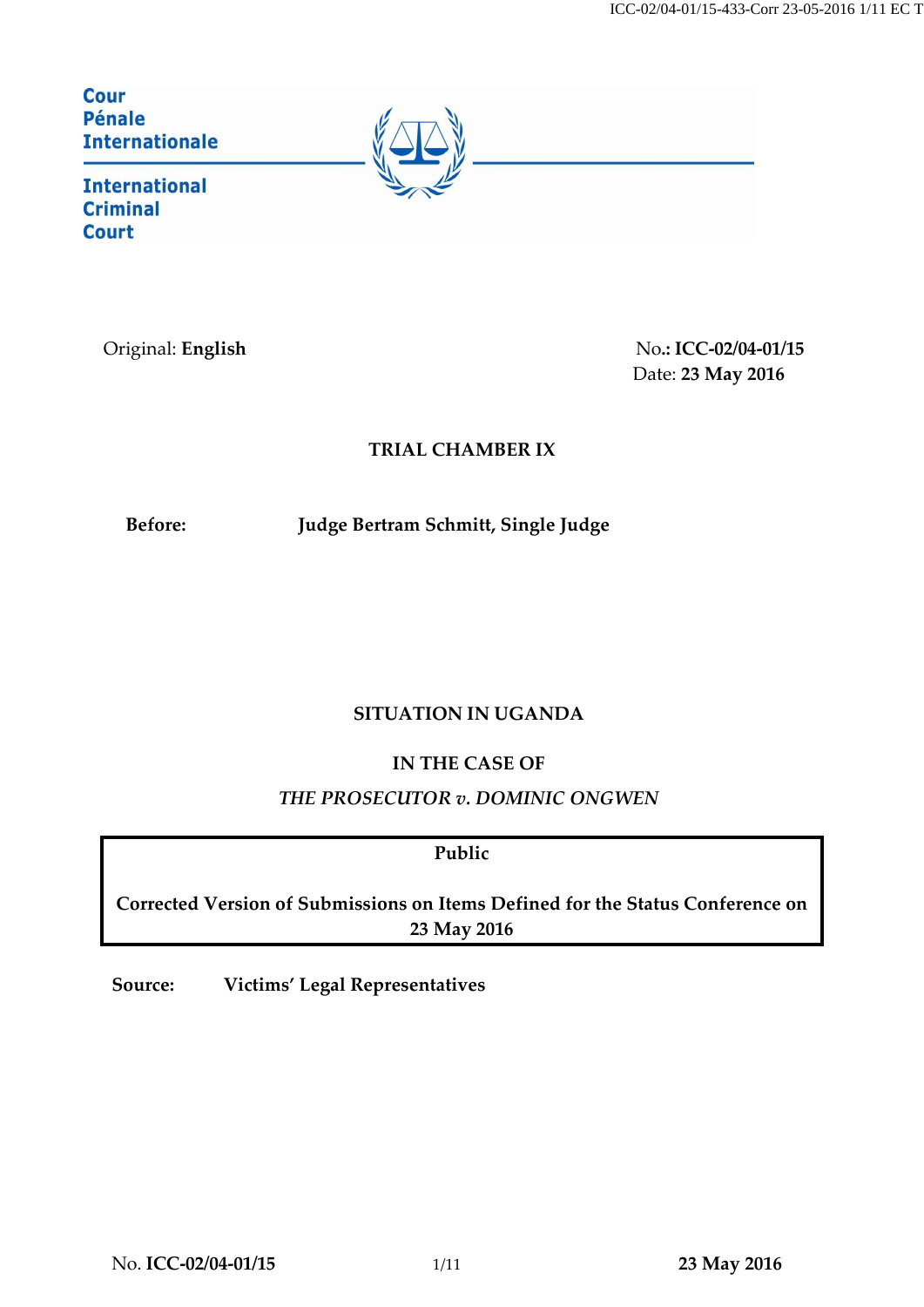**Document to be notified, in accordance with regulation 31 of the** *Regulations of the Court,* **to:**

| The Office of the Prosecutor<br>Fatou Bensouda<br><b>James Stewart</b><br><b>Benjamin Gumpert</b> | <b>Counsel for the Defence</b><br>Krispus Ayena Odongo          |
|---------------------------------------------------------------------------------------------------|-----------------------------------------------------------------|
| <b>Legal Representatives of the Victims</b><br>Joseph Akwenyu Manoba<br>Francisco Cox             | <b>Legal Representatives of the Applicants</b>                  |
| <b>Unrepresented Victims</b>                                                                      | <b>Unrepresented Applicants for</b><br>Participation/Reparation |
| The Office of Public Counsel for<br><b>Victims</b><br>Paolina Massidda                            | The Office of Public Counsel for the<br>Defence                 |
| <b>States' Representatives</b>                                                                    | <b>Amicus Curiae</b>                                            |
| <b>REGISTRY</b>                                                                                   |                                                                 |
| Registrar                                                                                         | <b>Counsel Support Section</b>                                  |
| Herman von Hebel                                                                                  | Esteban Peralta Losilla                                         |
| <b>Victims and Witnesses Unit</b><br>Nigel Verrill                                                | <b>Detention Section</b>                                        |
| <b>Victims Participation and Reparations</b><br><b>Section</b><br>Isabelle Guibal                 | <b>Others</b>                                                   |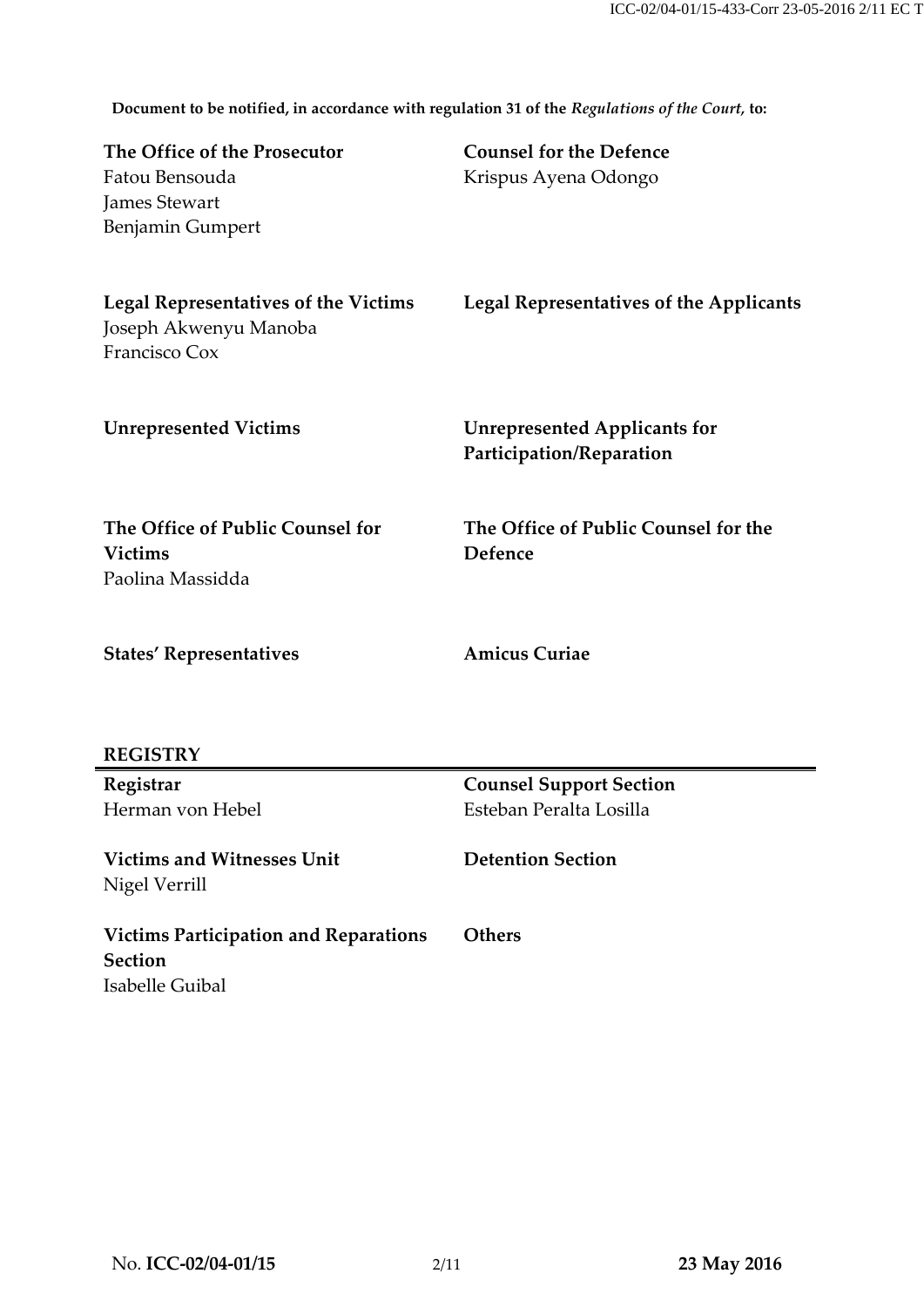## **I. Introduction**

1. This filing is made pursuant to the Order of the Single Judge made on the  $5<sup>th</sup>$  of May 2016 (the "Order") convening a status conference on the 23<sup>rd</sup> May 2016 and directing the participants to file their submissions on the items particularised in that Order. 1

# **II. Procedural History**

- 2. On the 23rd March 2016, Pre-Trial Chamber II issued a decision confirming the charges brought by the Prosecutor against Dominic Ongwen. 2
- 3. On the 29th March 2016, Mr Ongwen's Defence filed before Pre-Trial Chamber II an application for leave to appeal against the decision confirming charges against Mr Ongwen.<sup>3</sup>
- 4. On the 29th April 2016, Pre-Trial Chamber II issued a decision rejecting the Defence request for leave to appeal the decision confirming charges against Mr Ongwen and directing the Registrar to transmit to the Presidency the decision confirming charges and the record of proceedings.<sup>4</sup>
- 5. On the 2<sup>nd</sup> May 2016, the Presidency issued a decision constituting Trial Chamber IX and referring to it the case of the *Prosecutor v Dominic Ongwen*. 5

1

<sup>1</sup> *Prosecutor v Dominic Ongwen*, Order Scheduling First Status Conference and Other Matters, ICC-02/04-01/15-432, 4<sup>th</sup> May 2016.

<sup>2</sup> *Prosecutor v Dominic Ongwen,* Decision on the confirmation of charges against Dominic Ongwen, ICC-02/04-01/15-422-Red, 23rd March 2016.

<sup>3</sup> *Prosecutor v Dominic Ongwen,* Defence Request for Leave to Appeal Issues in Confirmation of Charges Decision, ICC-02/04-01/15-423, 29th March 2016.

<sup>4</sup> *Prosecutor v Dominic Ongwen,* Decision on the Defence request for leave to appeal the decision on the confirmation of charges, ICC-02/04-01/15-428, 29th April 2016.

<sup>5</sup> *Prosecutor v Dominc Ongwen*, Decision constituting Trial Chambers VIII and IX and referring to them the cases of *The Prosecutor v. Ahmad Al Faqi Al Mahdi* and *The Prosecutor v. Dominic Ongwen,* ICC-02/04- 01/15-430, 2nd May 2016.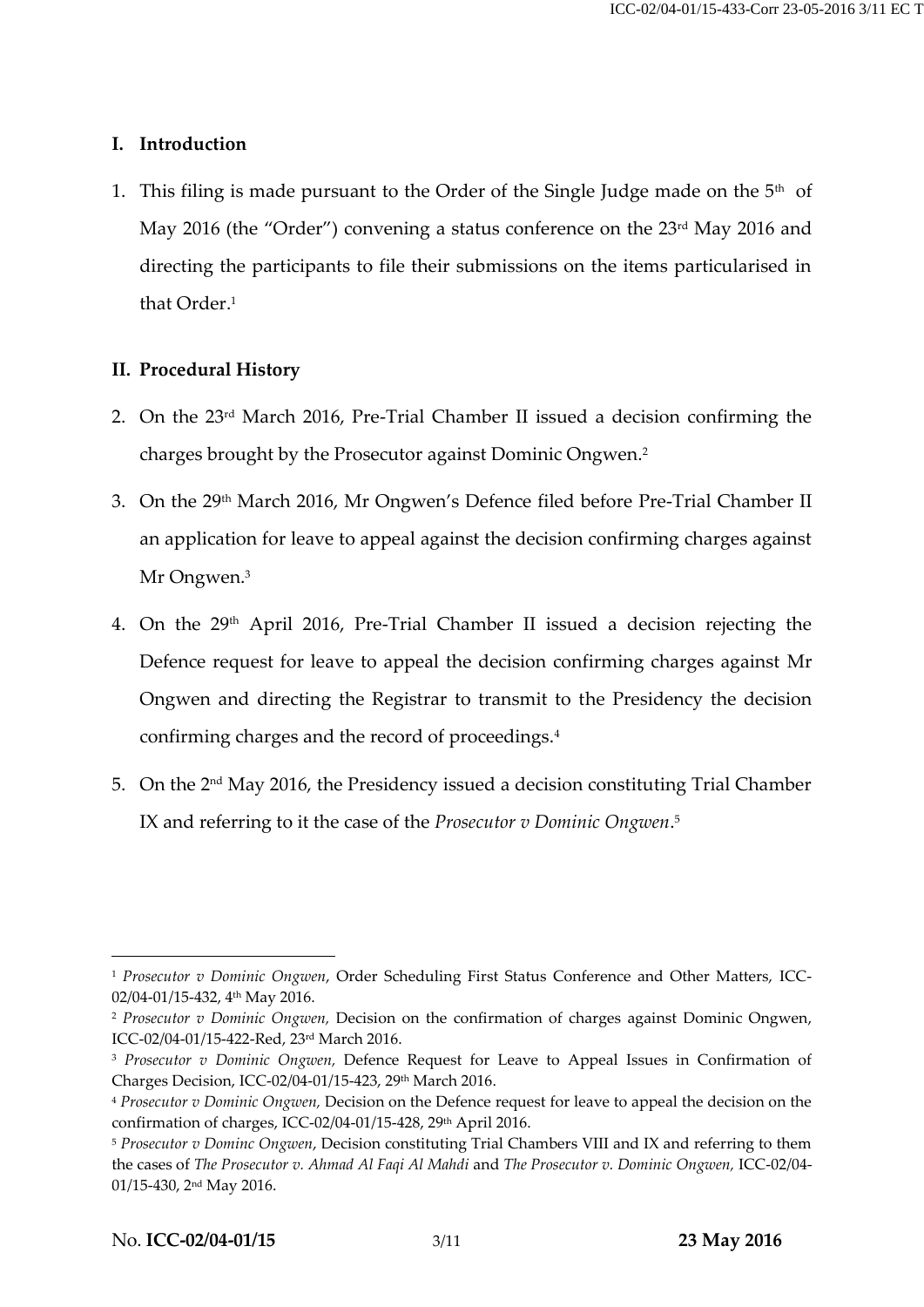- 6. On the 3rd May 2016, Trial Chamber issued a decision in which it notified the election of the Presiding Judge and Single Judge in the case of the *Prosecutor v Dominic Ongwen*. 6
- 7. On the  $5<sup>th</sup>$  of May 2016 the Single Judge issued his Order convening a status conference on the 23rd May 2016 and directing the participants to file their submissions on the agenda items for that status conference. 7

# **III.Submissions on Items identified by the Chamber**

# *a) Outstanding Prosecution disclosure*

8. The Legal Representatives of Victims (the "Legal Representatives") make no submissions on this item at this stage. In the event that gaps in disclosure to the Legal Representatives are identified in the future, this will be raised with the Prosecution at that time and if the matter is not able to be resolved with the Prosecution, the same will be brought to the Chamber's attention.

## *b) Details of witnesses and other evidence*

9. The Legal Representatives note that from the Order of the Single Judge that there is no specific address to them to make submissions on this item. <sup>8</sup> The Legal Representatives however notify the Chamber that, subject to the Chamber's rulings on modalities of victim participation, they may request leave to call witnesses in the course of the proceedings and/or to have victims appear in person to present their views and concerns. Further time will be required in order to determine the number and identity of proposed witnesses or victims

 $\overline{a}$ 

<sup>6</sup> *Prosecutor v Domininc Ongwen*, Decision Notifying the Election of a Presiding Judge and Single Judge, ICC-02/04-01/15-431, 3 May 2016.

<sup>7</sup> *Prosecutor v Dominic Ongwen*, Order Scheduling First Status Conference and Other Matters, ICC-02/04-01/15-432, 4<sup>th</sup> May 2016.

<sup>8</sup> *Prosecutor v Dominic Ongwen*, Order Scheduling First Status Conference and Other Matters, ICC-02/04-01/15-432, 4th May 2016.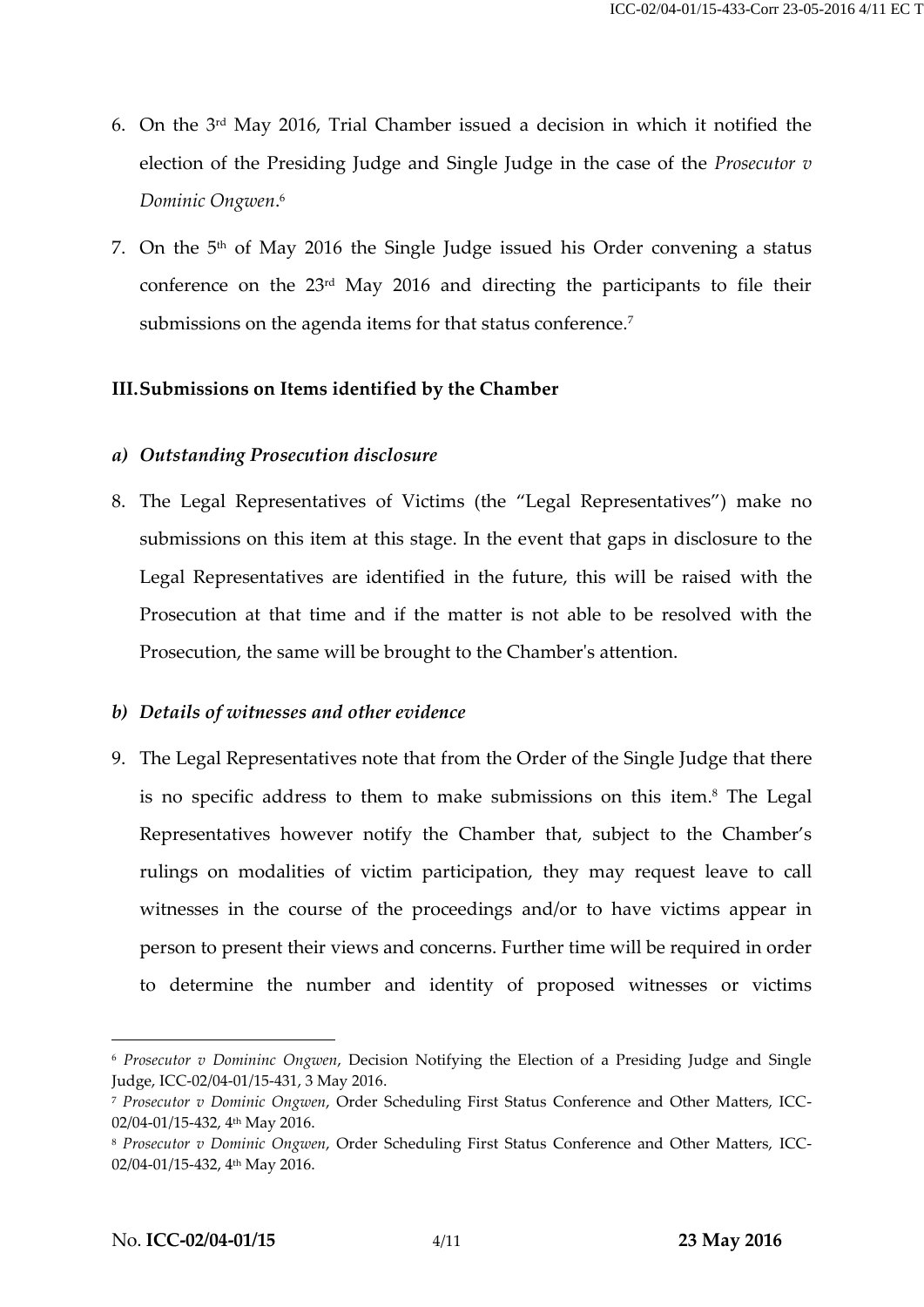appearing in person, and the court time required. This would in any event be communicated to the Chamber in due course, as will the question of whether any reliance will be made on non-testimonial evidence.

10. The Legal Representatives wish to reassure the Chamber that they are mindful of the need to only present a reasonable number of witnesses or victims in person so as not to impede the expeditiousness of the proceedings, and in doing so will also take into account protection issues in order to minimise risk. At this stage therefore it is not anticipated that there would be a need for use of the Court's protection program, although other support services from the VWU may be required.

### *c) Languages to be used in the Proceedings*

11. In light of the submission above on the possibility of seeking to present witnesses or victims in person, language services may be required for victims who speak Acholi, Lango, Teso, or Madi/Lugbara languages. Notification of the languages spoken by victims or witnesses will be made to the Chamber as early as possible to ensure that the necessary arrangements can be made by the Registry.

#### *d) Estimated time for Opening Statements*

12. At this stage the Legal Representatives estimate using approximately one hour during the opening statements, to address the Trial Chamber in respect of victims' expectations of the trial and proceedings.

## *e) Time Required for Pre Trial Brief Preparation*

13. The Legal Representatives make no submissions on this issue.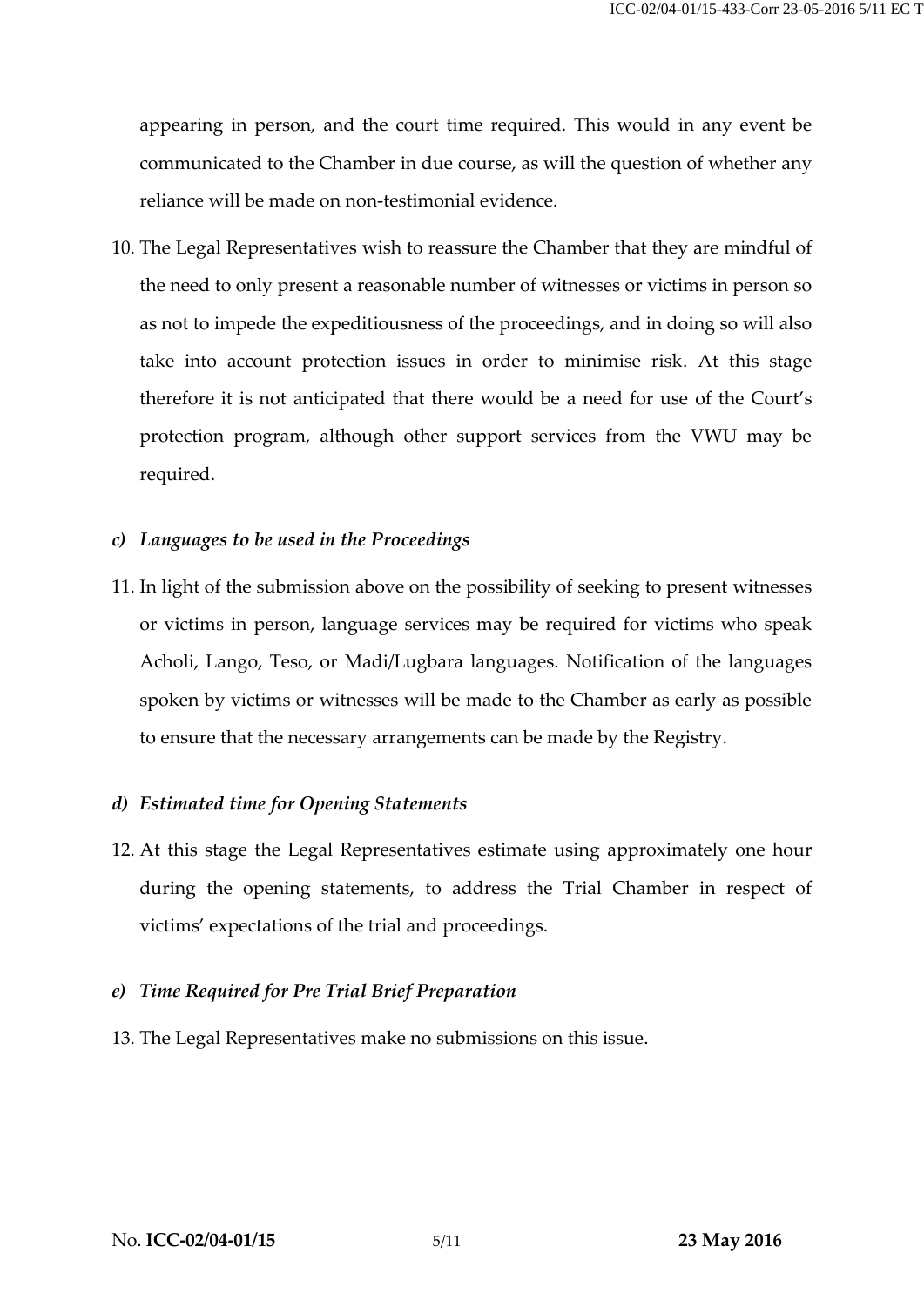### *f) Victim Applications*

- 14. The Legal Representatives believe that the Victims Participation and Reparations Section (VPRS) is best suited to provide information on this item, however they respectfully invite the Chamber to additionally consider the following comments.
- 15. During past consultations and engagements to provide informational updates and developments at the Court to their clients in Lukodi, Abok and Odek, the Legal Representatives have been asked by victims about the possibility for new victim participation applications to be submitted by fresh applicants. To date the Legal Representatives have not proceeded to assist those victims to complete application forms. Following discussions with the VPRS it has been considered preferable to wait for the decision on confirmation, as well as clarification of whether the Trial Chamber will take a different approach from the individual applications system previously applied.
- 16. However given the interest amongst currently non-participating victims desirous to apply to participate in proceedings against Mr Ongwen, the Legal Representatives expect that significant further numbers of victim applications may be received by the Registry.
- 17. In order to enable these expected new applications to be processed efficiently and fairly, the Legal Representatives respectfully request the Chamber to address as a matter of urgency the question of how victims' applications will be received and processed in this case. While the Legal Representatives will submit in due course that applications should continue to be accepted during the course of the trial, clarifying the applicable procedures early will maximise the number of victims who will be able to benefit from participation during opening statements and the early stages of the Prosecution case.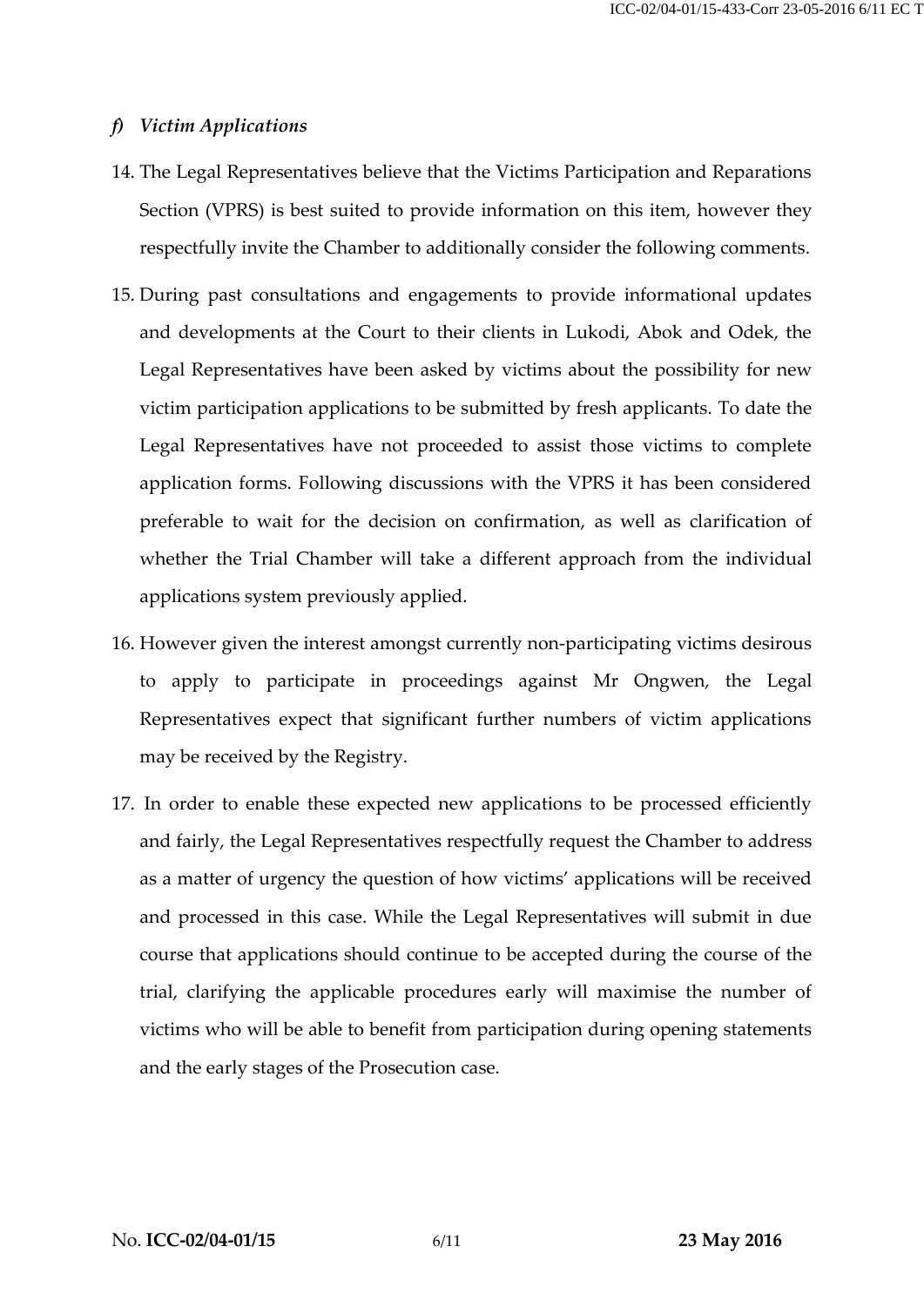## *g) Commencement Date of the Trial.*

18. When meeting with their clients the Legal Representatives have often been asked about the likely commencement date for the trial. Victims have expressed a concern for the trial to start immediately. With this in mind the Legal Representatives are grateful for the Chamber's readiness to commence trial during the course of 2016.

### **IV.Other Matters**

- 19. The Legal Representatives do not have other matters to rise which they believe need to be addressed at the status conference scheduled for the 23<sup>rd</sup> of May.
- 20. Despite this, the Legal Representatives take the opportunity to draw to the Chamber's attention several issues which they believe should be addressed as soon as possible in order to enable timely preparation for trial. The Legal Representatives intend to prepare detailed submissions on these matters in due course.

#### *a) The Possibility of* **In Situ** *Proceedings*

- 21. *In situ* proceedings are provided for under the frame work of Articles 1, 3, and 62 of the Rome Statute and Rule 100 of the Rule of Procedure and Evidence (RPE). The Legal Representatives submit that notwithstanding the logistical and demanding nature of holding *in situ* proceedings, they have the potential to bring the Court closer to the victims, and to help victims appreciate that the Court views them as relevant to its work and appreciates their suffering.
- 22. The Legal Representatives recall Pre-Trial Chamber II's recommendation to the Presidency to hold the confirmation proceedings *in situ*. *<sup>9</sup>* Despite that recommendation the Presidency ultimately issued a decision directing the

 $\overline{a}$ 

<sup>9</sup> *Prosecutor v Dominic Ongwen*, Decision on the recommendation to the Presidency to hold the confirmation of charges hearing in the Republic of Uganda, ICC-02/04-01/15-330, 28th October 2015, para 8.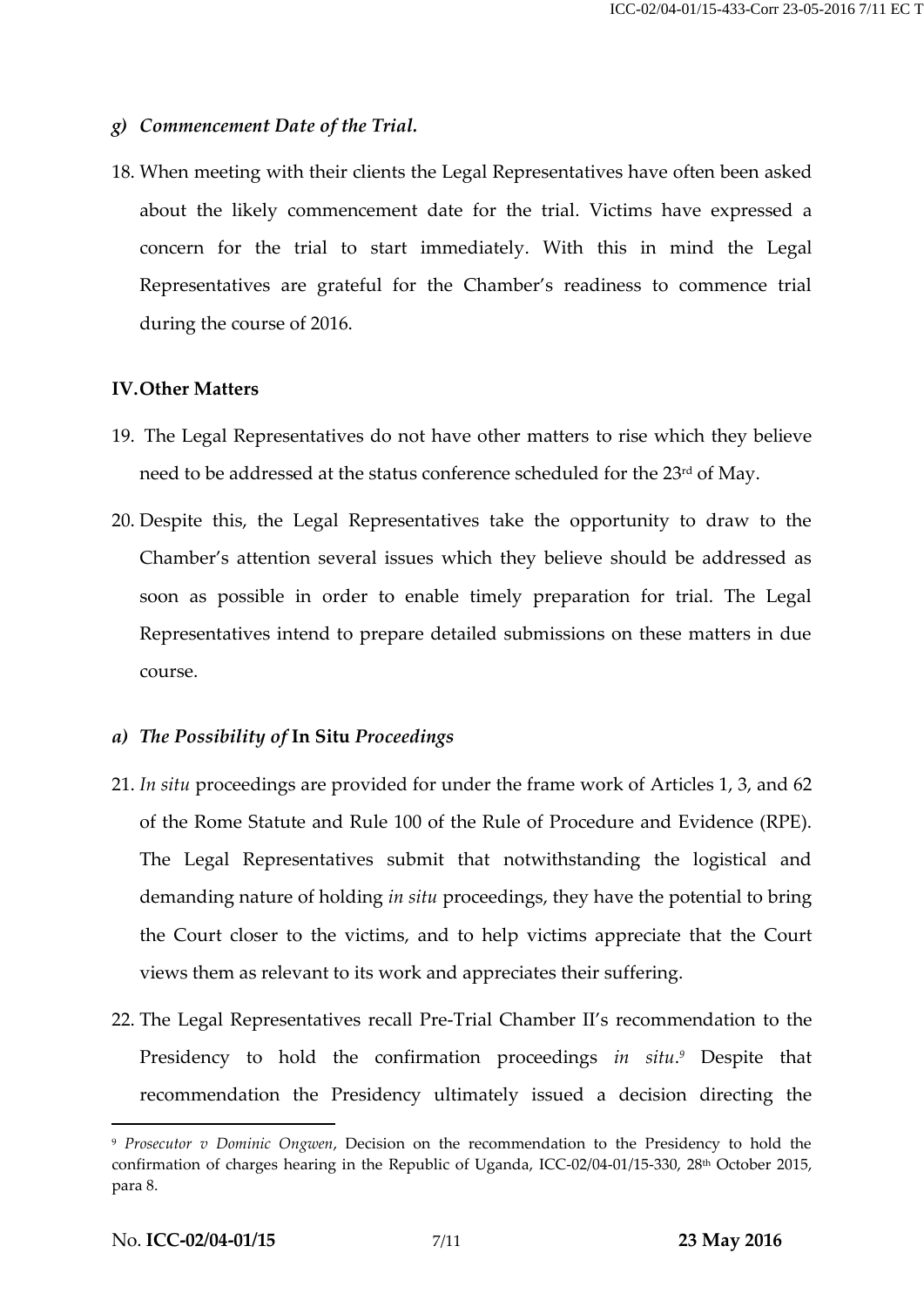confirmation hearing to be held at the seat of the Court.<sup>10</sup> However the reasons for that decision were principally related to events occurring at that time which are now concluded. In particular the Presidency was concerned by security issues in the light of a communication from the Government of Uganda indicating that "the risks of conducting the hearing in Uganda outweigh the benefits"<sup>11</sup> because of the processes leading to national elections which were underway at that time; a position which was supported by the Registry's report.<sup>12</sup> The Presidency also referred to the possible impact of an *in situ* hearing on the Court's move to the permanent premises.<sup>13</sup> This leaves open the question of whether a different conclusion could now be reached, given that the Ugandan elections and the Court's move to its permanent premises are now concluded.

23. The Legal Representatives note that during engagements and consultations with their clients, victims have expressed support for *in situ* proceedings. The Legal Representatives intend to consult further on this issue in the coming weeks and, subject to the results of that consultation, expect to file detailed submissions in due course. However the matter is raised at this point before the Chamber since the possibility of a request for *in situ* proceedings may, if it concerns opening statements, have a bearing on the start date for the trial.

# *b) Victims' Legal Representation*

24. Currently the Legal Representatives represent 1434 participating victims, all of whom specifically nominated them as legal representatives when applying for participation. The Office of Public Counsel for Victims ("OPCV") was appointed by the Single Judge of Pre-Trial Chamber II under regulation 80(1) of the

1

<sup>10</sup> *Ibid*, para. 27.

<sup>11</sup> *Ibid,* para. 13.

<sup>12</sup> *Ibid*., para.24.

<sup>13</sup> *Ibid.*, para. 25.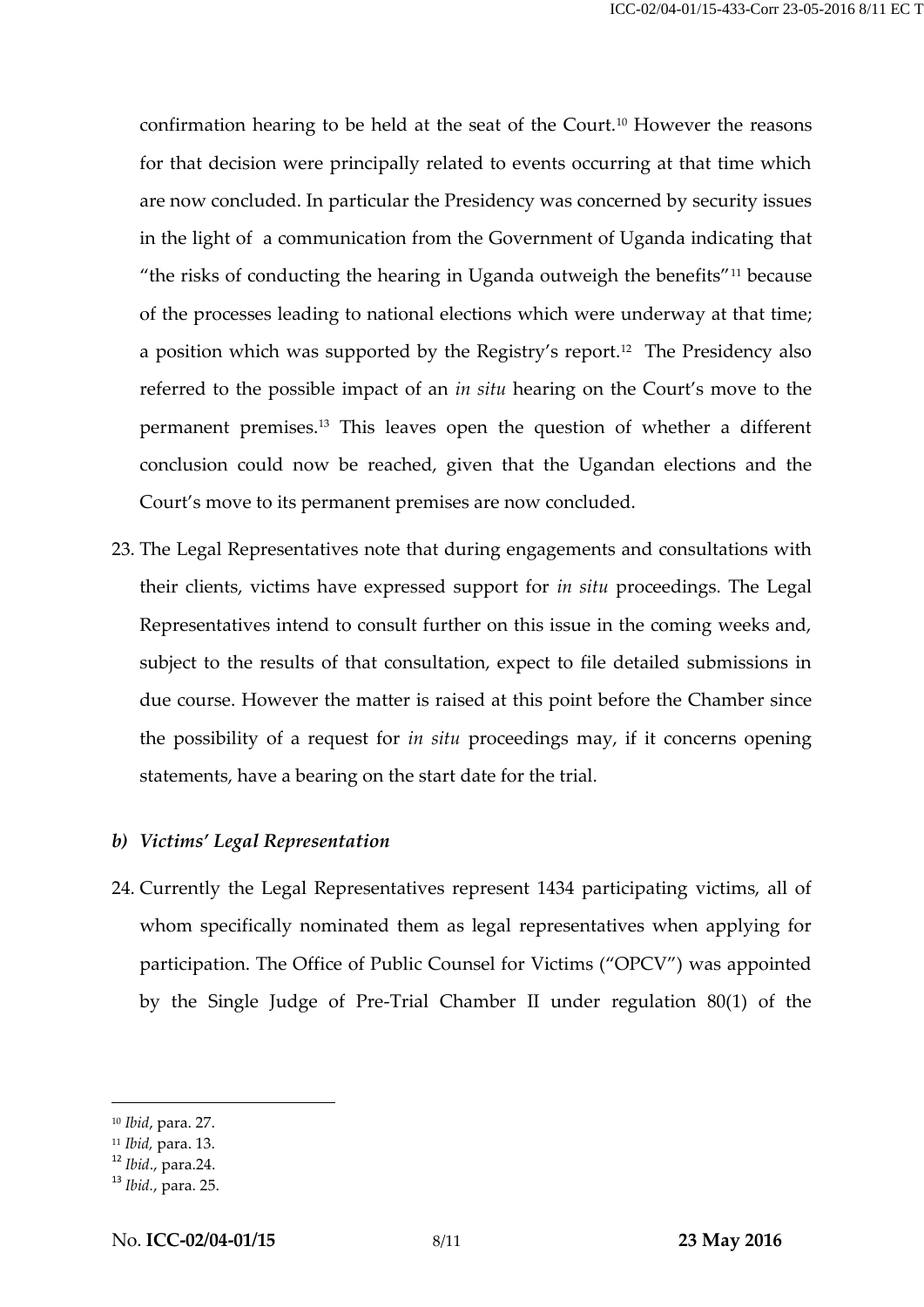Regulations of the Court to represent the other 592 participating victims, none of whom not nominated a legal representative when applying for participation.<sup>14</sup>

- 25. Because of the way that this legal representation was arranged, the division between the two separately represented groups of victims does not bear any relation to geography, harm suffered, crimes experienced, or other objective factors. Indeed, within the communities of Abok, Odek and Lukodi, some participating victims have expressed confusion as to why they are met and advised separately by different lawyers than other members of their communities. The Legal Representatives have endeavoured to explain the reasons for this situation and to minimise the difficulties arising from this situation, and they believe that the OPCV has done the same. However it remains clear that the current arrangement of legal representation is neither the most efficient nor the most effective.
- 26. The Legal Representatives acknowledge that reorganizing legal representation has drawbacks and will involve challenges. Clients inevitably form bonds with their existing lawyers. However this is also a reason why any efforts to reorganize legal representation, whether under rule 90 or otherwise, should be undertaken as early as possible.
- 27. The Legal Representatives therefore request the Chamber to address this question as soon as possible. In doing so it would be beneficial to consult with the Registry, the Legal Representatives and the OPCV. However the Legal Representatives respectfully request that the views and wishes of the victims be considered foremost by the Chamber, subject only to the imperative for a fair and expeditious trial.

1

<sup>14</sup> *Prosecutor v Dominic Ongwen*, Decision on contested victims' applications for participation, legal representation of victims and their procedural rights, ICC-02/04-01/15-350, 27th November 2015; *Prosecutor v Dominic Ongwen,* Decision on issues concerning victims' participation*,* ICC-02/04-01/15- 369, 15th December 2015.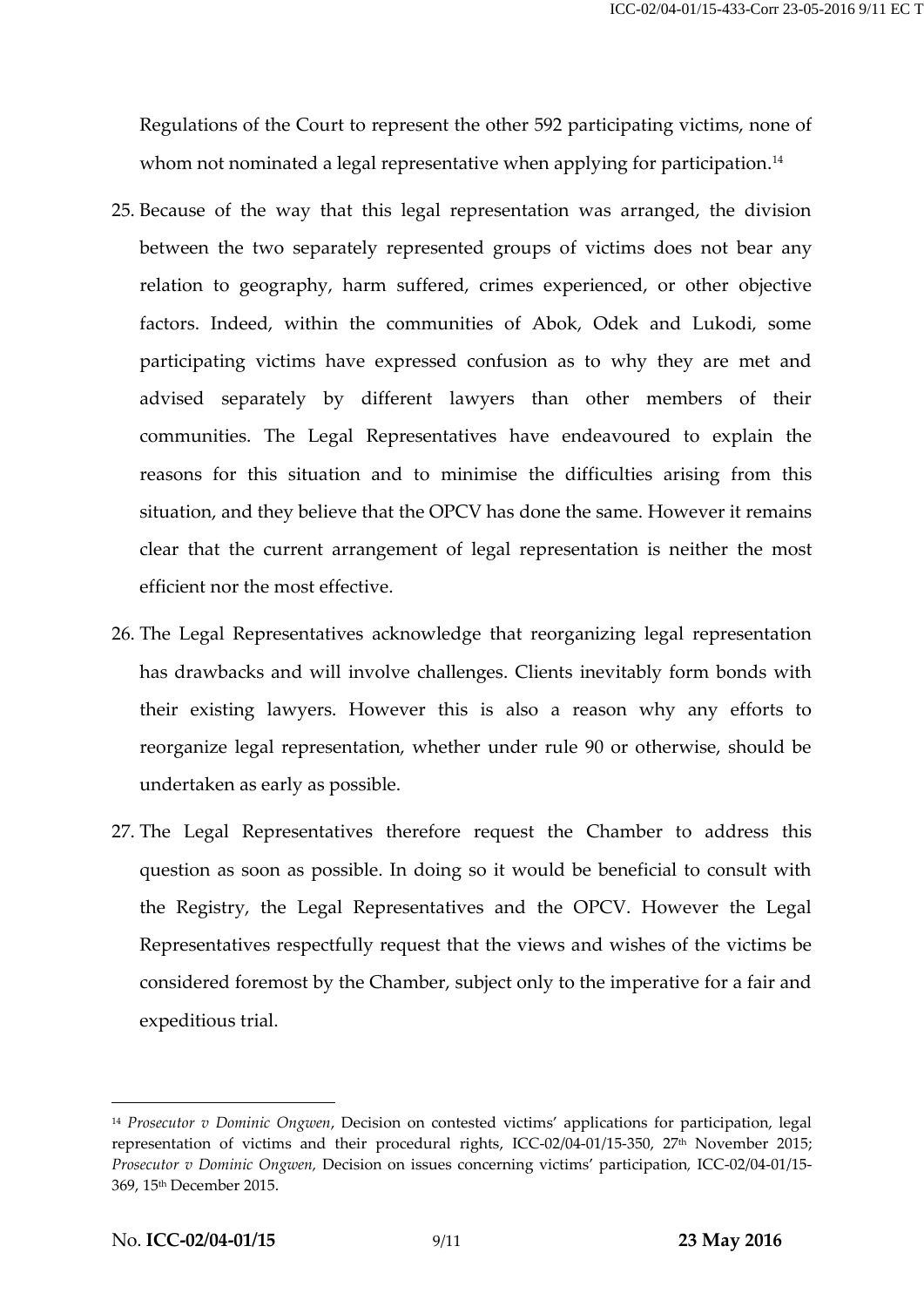# *c) Modalities of Victim Participation at Trial*

28. The Legal Representatives note that their trial preparation would be greatly facilitated by an early decision from the Chamber concerning the modalities of victim participation.

## *d) Dual Status Protocol*

29. The Legal Representatives note that at least four of their clients (a/05103/15, a/05335/15, a/05366/15 and a/05603/15) have dual status as witnesses of the Prosecution.<sup>15</sup> To allow for effective representations of these victims, especially on issues of protection, the Legal Representatives respectfully request the Chamber to consider adopting a protocol regulating interactions with dual status victims, such as been done in other cases before the Court. <sup>16</sup>

## *e) Protection of Victims' Identities*

- 30. The Legal Representatives recall that in numerous discussions with their clients, victims have expressed concern to them that disclosure of their identities to the Defence risks exposing them again to retaliatory attacks by the Mr Ongwen's supporters and fellow LRA fighters who have not left the bush. In this respect the Legal Representatives refer to their earlier filing which addressed this question before Pre-Trial Chamber II.<sup>17</sup>
- 31. The Legal Representatives therefore request that the Chamber maintain the current anonymity of victims' identities *vis-a-vis* the Defence unless disclosure is

 $\overline{a}$ 

<sup>15</sup> *Prosecutor v Dominic Ongwen*, Decision on contested victims' applications for participation, legal representation of victims and their procedural rights, ICC-02/04-01/15-350, 27th November 2015, para 36.

<sup>16</sup> *The Prosecutor v. Bosco Ntaganda*, Decision adopting the Protocol on dual status witnesses and the Protocol on vulnerable witnesses, ICC-01/04-02/06-464, 18th February 2015; *The Prosecutor v. Laurent Gbagbo and Charles Ble Goude*, Decision adopting mechanisms for exchange of information on individuals enjoying dual status, ICC-02/11-01/15-199, 31<sup>th</sup> August 2015.

<sup>17</sup> *Prosecutor v Dominic Ongwen,* Communication to the Chamber pursuant to the Chamber Decision of 27th November and 15th December 2015, ICC-02/04-01/15-395, 24th December 2015 (notified 8 th January 2016).